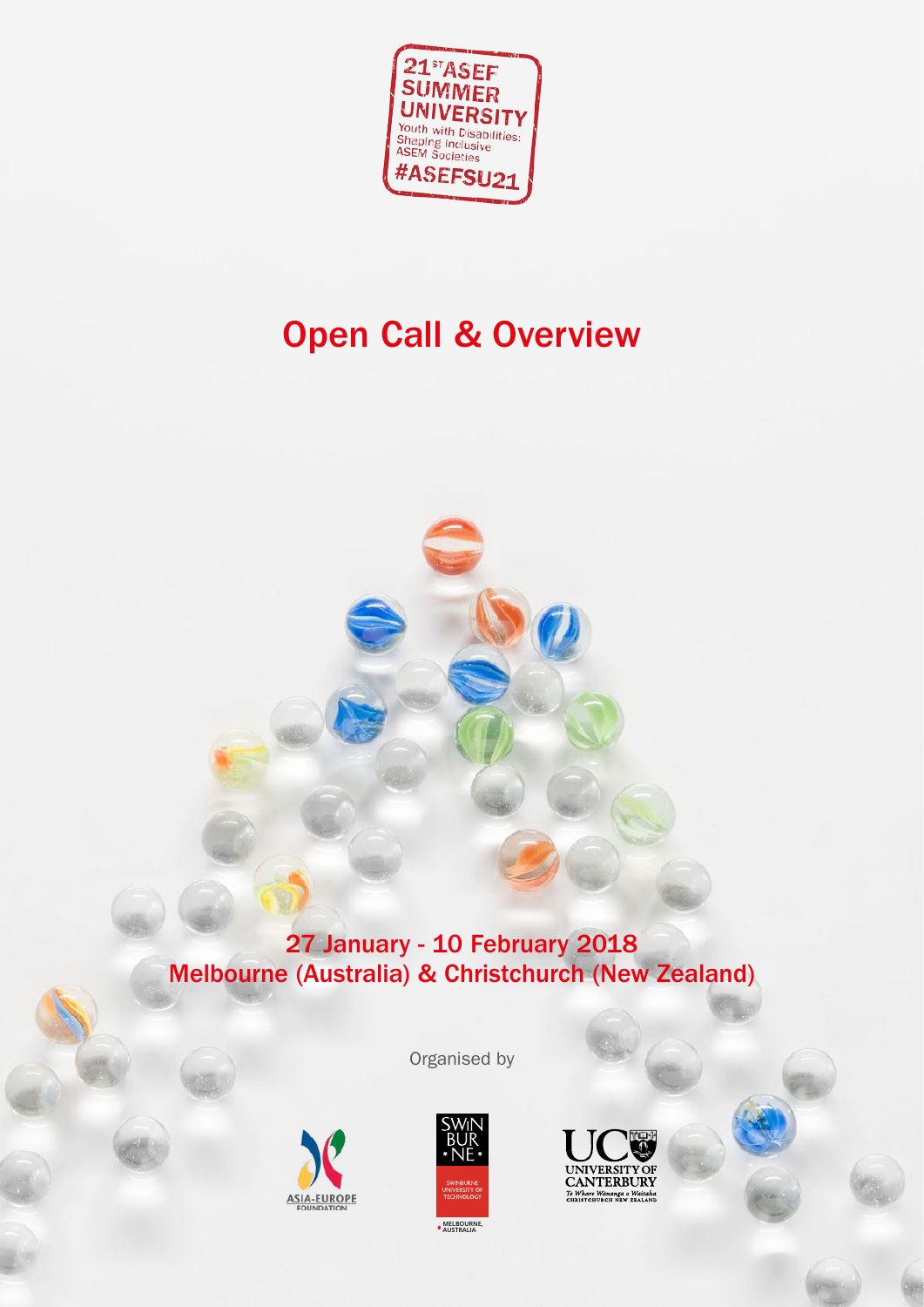Page 2/5

#### WHAT IS #ASEFSU21?

The ASEF Summer University (ASEFSU) is a 2-week experiential learning journey and "Interdisciplinary Innovathon" for students and young professionals. Designed to foster crosscultural exchanges and networks among youth from [ASEM1](http://www.aseminfoboard.org) [Partner countries2](http://www.aseminfoboard.org/members), it offers opportunities for students and young professionals to broaden their horizons, deepen their knowledge on contemporary issues, and propose concrete solutions to societal challenges.

ASEFSU takes place on an annual basis, each year tackling a different theme of socio-political concern within Asia and Europe. ASEFSU makes a positive impact within ASEM societies as it offers tangible results and daring proposals to innovate and promote sustainable development.

#### Key characteristics of ASEFSU

Engagement and collaboration of youth from 51 Asian and European countries with local ASEM communities

Fusion of theoretical and practical programme components, leading up to an Interdisciplinary Innovathon and Competition

Youth perspectives and solutions on pressing societal issues, practically contributing to the ASEM process, National Agendas, the UN Sustainable Development Goals and society at large

Watch the exhilarating [visual journey](https://www.youtube.com/watch?v=oAR7fDC8-Xw) of the previous ASEF Summer University edition: The ASEFSU20 on transportation and connectivity, which passed through 6 cities in China, Mongolia and the Russian Federation.

## [APPLY HERE!](https://asiaeuropefoundation.formstack.com/forms/asefyls2)

#### #FASTFACTS

#### WHEN & WHERE?

27 January - 10 February 2018 Melbourne (Australia) & Christchurch (New Zealand)

#### FOR WHOM?

Citizens of any of the [51 Asia-](http://www.aseminfoboard.org/members)[Europe Meeting \(ASEM\) partner](http://www.aseminfoboard.org/members)  [countries](http://www.aseminfoboard.org/members)

Young professionals and students between 18-30 years

Strong command on English (verbal and written)

#### SELECTION?

51 mixed-ability participants selected through an Open Call with a balanced number of individuals with & without disabilities

The Open Call and the screening process will adopt a nondiscriminative approach ensuring an even geographic representation, gender balance and fair access to all

#### OPEN TO ALL

The ASEFSU21 is accessible to all ASEM youth. Would you need any special assistance? Contact us – we will do our utmost to accommodate any special needs

1 The Asia-Europe Meeting (ASEM) is an informal process of dialogue and cooperation bringing together the 28 European Union member states, two other European countries, and the European Union with 21 Asian countries and the ASEAN Secretariat. The ASEM dialogue addresses political, economic and cultural issues, with the objective of strengthening the relationship between the two regions, in a spirit of mutual respect and equal partnership. For more information on ASEM: [www.ASEMInfoboard.org](http://www.aseminfoboard.org)

2 ASEM brings together 51 members countries: Australia, Austria, Bangladesh, Belgium, Brunei Darussalam, Bulgaria, Cambodia, China, Croatia, Cyprus, Czech Republic, Denmark, Estonia, Finland, France, Germany, Greece, Hungary, India, Indonesia, Ireland, Italy, Japan, Kazakhstan, Korea, the Lao PDR, Latvia, Lithuania, Luxembourg, Malaysia, Malta, Mongolia, Myanmar, the Netherlands, New Zealand, Norway, Pakistan, the Philippines, Poland, Portugal, Romania, the Russian Federation, Singapore, Slovakia, Slovenia, Spain, Sweden, Switzerland, Thailand, the United Kingdom and Viet Nam.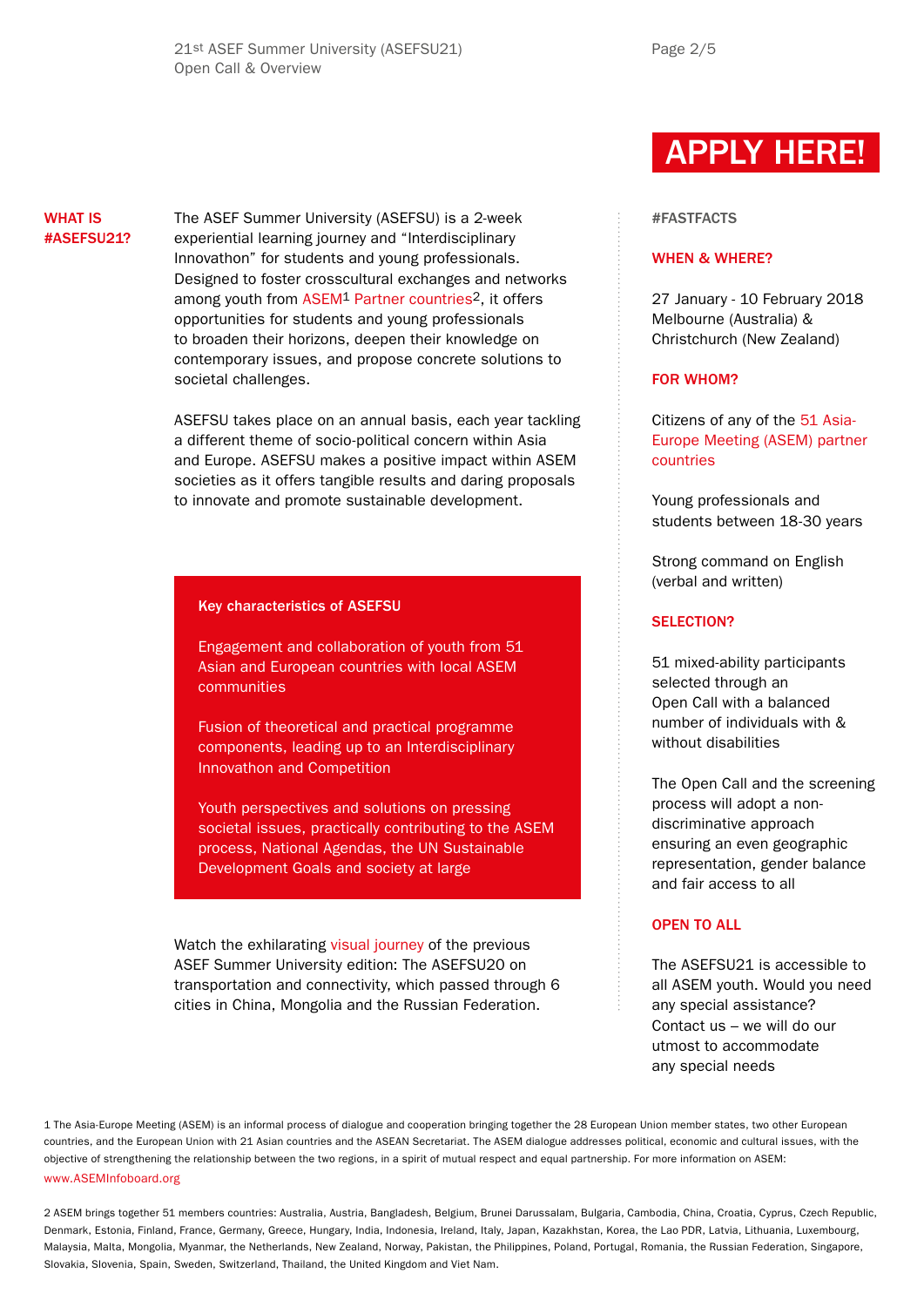#### WHAT IS ASEFSU21?

The 21st ASEF Summer University (ASEFSU21) will take place on 27 January – 10 February 2018 in Melbourne (Australia) and Christchurch (New Zealand) exploring the topic of Youth with Disabilities. Check the ASEFSU21 Concept Note [here](http://asef.org/images/docs/ASEFSU21_ConceptNote.pdf) for an in-depth introduction to the theme of the project.

The project will bring together a group of 51 mixed-ability students and young professionals from all ASEM countries. Next to an invaluable international and intercultural experience, you will as a participant propose solutions to pressing challenges face by ASEM youth with disabilities. These challenges relate to 8 key areas that have a significant impact on the lives of youth with disabilities: 1) Mobility, 2) Rights Protection and Legislation, 3) Economic Security and Employment, 4) Inclusive Education, 5) Health and Well-being, 6) Participation in Society, 7) Access to Information, and 8) Attitudes and Perceptions.

These focus areas are directly aligned with and support the priorities set by the UN Convention on the Rights of Persons with Disabilities, the ASEM Social Inclusion Agenda and the national disability strategies of Australia and New Zealand. The outcomes of the ASEFSU21 will subsequently be presented at high-level ASEM meetings as inputs to the deliberations of policy makers.

#### PROGRAMME **HIGHLIGHTS**

The ASEFSU21 consists of 3 core educational parts:

#### 1) 2-week Online Training

In this phase you will actively take part in an online preparatory phase to familiarise with the topics of the project. This phase will kick-start your preparations for the upcoming on-site phase and will require a couple of hours of work per week.

#### 2) 2-week Interdisciplinary Innovathon

#### Off we go!:

#### Australia (27 January – 3 February 2018)

The 1-week programme in Australia offers you trainings, workshops, lectures and study visits to develop your understanding of the themes covered by the project.

#### Reaching the final milestone: New Zealand (4-10 February 2018)

In New Zealand you will go from theory to practice as you are given the opportunity to propose daring solutions to obstacles currently faced by youth with disabilities. The best challenge solutions will also be awarded by the project's partners and presented to ASEM policy makers.

#### **COST**

No registration or participation fee for the invited participants. Accommodation, meals and a travel subsidy will be provided.

#### KNOW MORE!

Do you feel inspired & up for the challenge to shape inclusive ASEM societies for all?

Then, join us early 2018 for the ASFFSU21!

For further information check out the [FAQ](http://asef.org/images/docs/ASEFSU21_FAQ.pdf)

For other questions, drop us an email at asefsu@asef.org or call us at +6568749714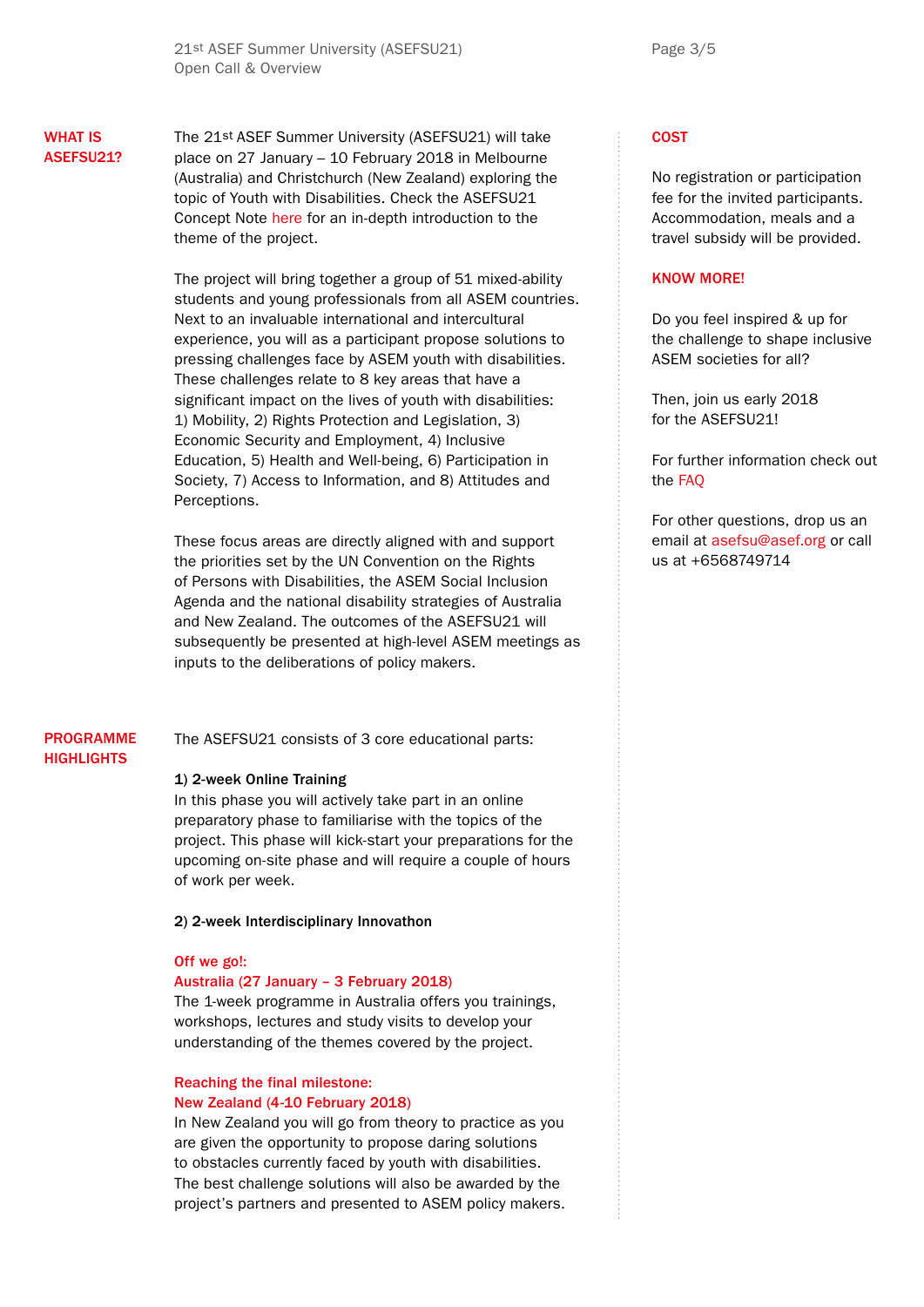3) 4-week Online Post-project Phase and Spin-off activities All prototypes developed on site – analogue and digital – will be analysed and tested after the project by the relevant stakeholders and communities engaged. The participants play a crucial role in following-up on the initiatives and dissemination information about the lessons learned at the ASEFSU21. In addition, selected participants will be invited to present the outcomes of the ASEFSU21 at highlevel ASEM ministerial meetings and other events.

First-hand experience in solving real-life challenges Grab the opportunity to develop concrete solutions to shape inclusive ASEM societies and enhance the quality of life of youth with disabilities. WHAT DO YOU GAIN?

> Knowledge and skills-trainings linked to SDGs Get inspired by fresh and practical knowledge on the Sustainable Development Goals (SDG) Agenda: in particular Goals 4 (Quality education), 8 (Decent work) and 10 (Inequality).

#### Access to an Asia-Europe network

Make new contacts with youth leaders from 51 Asian and European countries, as well as political and business leaders. Get access to the large ASEFEdu alumni network.

ASEM Ministerial Meetings and ASEM activities: 12th Asia-Europe Meeting Summit (ASEM12), 2018, Brussels, Belgium OUTCOMES OF #ASEFSU21 FEED INTO

[ASEM Cooperation on Disability](http://www.aseminfoboard.org/events/asem-cooperation-disability), 2018, Asia

#### ASEF Projects:

Future editions of the ASEF Summer University (ASEFSU)

3rd ASEF Young Leaders Summit (ASEFYLS3), 2018, Brussels, Belgium

Informal ASEM Seminars on Human Rights

#### Society at Large and SDG Agendas

The solutions you propose at the ASEFSU21 Interdisciplinary Innovathon will at large contribute to the advancement of local and national authorities', businesses' and civil society organisations' work within the field of youth and disabilities.